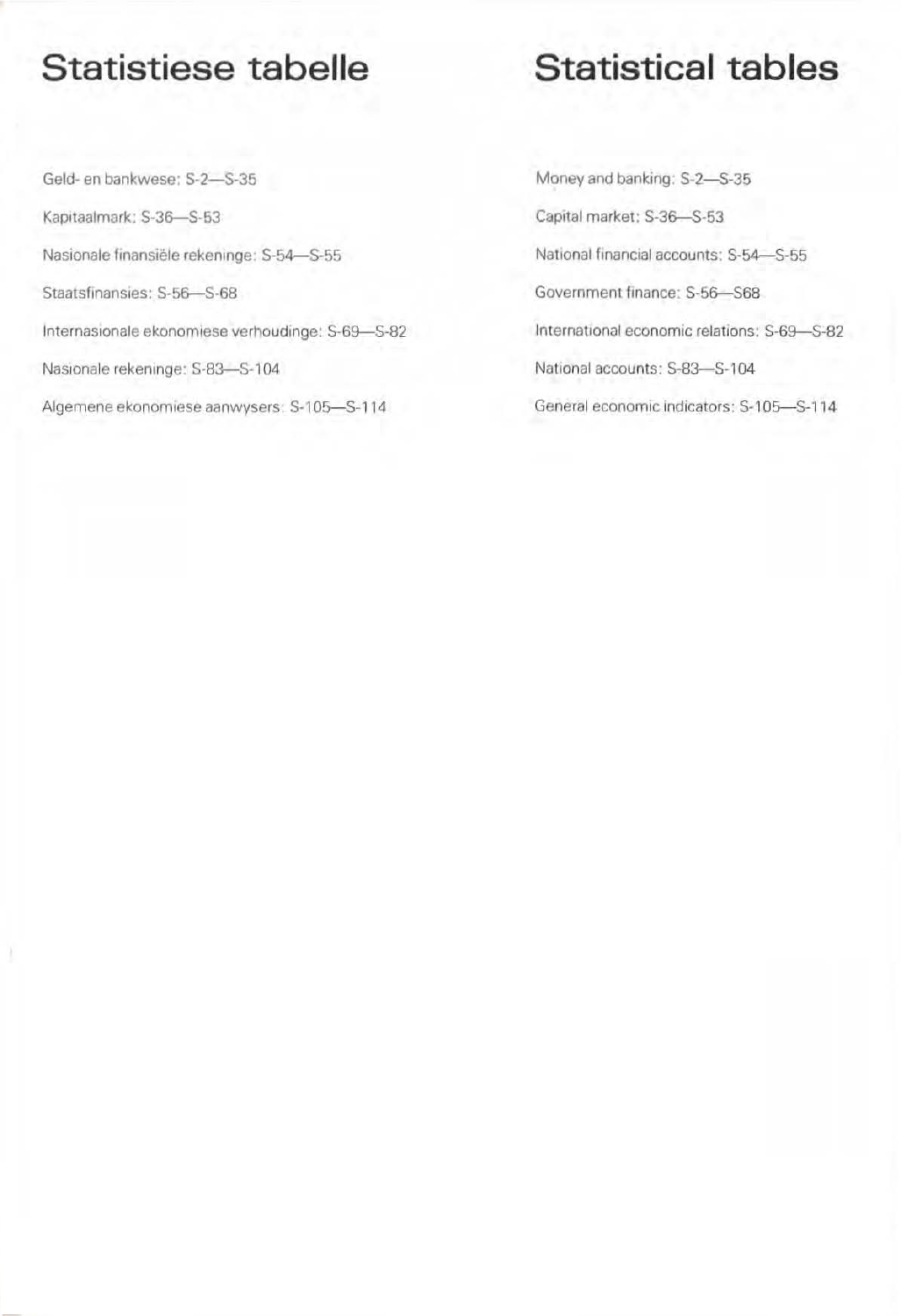## NASIONALE FINANSIËLE REKENINGE Vloeie vir die jaar 1980

R miljoene

|                                                                                                                                                                                                | Finansiele tussengangers/Financial intermediaries |                           |                                               |                 |                                                                                    |               |                                                                                          |                         |                                                                                             |              |                                                                            |                                      |                                                                                 |                          |
|------------------------------------------------------------------------------------------------------------------------------------------------------------------------------------------------|---------------------------------------------------|---------------------------|-----------------------------------------------|-----------------|------------------------------------------------------------------------------------|---------------|------------------------------------------------------------------------------------------|-------------------------|---------------------------------------------------------------------------------------------|--------------|----------------------------------------------------------------------------|--------------------------------------|---------------------------------------------------------------------------------|--------------------------|
| Sektore                                                                                                                                                                                        | Buiteländse<br>sektor<br>Foreign<br>sector        |                           | Monetêre<br>owerheid<br>Monetary<br>authority |                 | Ander monetere<br>bankinstel-<br>lings<br>Other monetary<br>banking<br>mstitutions |               | Ander deposito-<br>nemende<br>instellings<br>Other deposit-<br>receiving<br>institutions |                         | Staatskuld-<br>kommissarisse<br>(langtermyn)<br>Public Dept<br>Commissioners<br>(long-term) |              | Versekeraars<br>en pensioen-<br>fondse<br>Insurers and<br>Pension<br>funds |                                      | Ander<br>finansiele<br>instellings<br>Other<br><b>financial</b><br>institutions |                          |
| Transaksieposte                                                                                                                                                                                | B<br>S.                                           | $\mathbb{A}$<br>U         | B<br>S                                        | А<br>u          | B<br>S                                                                             | A<br>U.       | B<br>S                                                                                   | А<br>U                  | B<br>S.                                                                                     | Α<br>U       | B.<br>S                                                                    | A<br>U                               | B<br>S                                                                          | A<br>U                   |
| 1. Netto besparing<br><b>WEIGHT FROM</b><br>2. Voorsiening vir waardevermindering<br>3. Kapitaaloordragte                                                                                      | $-2830$                                           |                           | 4                                             | 3               | 353<br>17                                                                          | 186           | 72                                                                                       | 4                       |                                                                                             |              | 358<br>107                                                                 | 379                                  | 38                                                                              | 14                       |
| 5. Finansieringsoorskot (B)<br>of-tekort (A)<br>associated and contract<br>6. Netto finansiële beleggingsoorskot<br>(A) of-tekort (B)                                                          | 2 8 3 0                                           | 2830                      |                                               | $\rightarrow$ 1 | 184                                                                                | 184           | -68                                                                                      | 68                      |                                                                                             |              | 86                                                                         | 86                                   | 24                                                                              | 24                       |
| 7. Finansiële bates (Totaal A 9-33)<br>8. Finansièle laste (Totaal B 9-33)                                                                                                                     | 2980                                              | 150                       | 2016                                          | 2017            | 4 283                                                                              | 4 4 6 7       | 2883                                                                                     | 2 9 5 1                 | 1 1 68                                                                                      | 1 168        | 4078                                                                       | 4 1 6 4                              | 556                                                                             | 580                      |
| 9. Goud- en ander buitelandse reserwes 1511<br>10. Kontant en onmiddellik opeisbare<br>deposito's<br><b>Sounded Services (A)</b><br>11. Ander kort- en middeltermyn-<br>deposito's by monetere |                                                   | 92                        | 788                                           | 1232            | 1.924                                                                              | 145<br>20     |                                                                                          | 179                     |                                                                                             |              |                                                                            |                                      |                                                                                 | $-11$                    |
| 12. Langtermyndeposito's by monetère                                                                                                                                                           |                                                   |                           | 793                                           |                 | 1.279<br>476                                                                       | 765           |                                                                                          | 220<br>169              |                                                                                             |              |                                                                            | 140<br>242                           |                                                                                 | 19<br>$-52$              |
| bankinstellings<br>stransporter in the<br>13. Deposito's by ander<br>depositonemende instellings<br>oork<br>14. Deposito's by ander finansiële                                                 |                                                   | $-33$                     |                                               |                 |                                                                                    | 34<br>œ       | 2851                                                                                     |                         |                                                                                             |              |                                                                            | 537                                  |                                                                                 | 49                       |
| instellings<br>15. Deposito's by ander instellings<br>16. Skatkiswissels<br><b>CONTRACTOR</b><br>17. Ander wissels <b>Andrea</b> March 17. Ander wissels                                       |                                                   | $-5$<br>I)                |                                               | 423<br>50       | 50                                                                                 | $-441$<br>647 |                                                                                          | 47<br>$-11$<br>15       | 1 1 68                                                                                      |              | 4                                                                          | $-4$<br>685<br>$-11$                 | 88<br>11                                                                        | $24\,$<br>$\geq$ 1       |
| 18. Lenings en voorskotte van monetêre<br>bankinstellings<br><b>Oddesdoss</b> Present<br>19. Handelskrediet en ander korttermyn-                                                               | $-29$                                             | 10                        | $-16$                                         | $-78$           | 95                                                                                 | 2 4 4 9       | $-12$                                                                                    | $-15$                   |                                                                                             |              | $-11$                                                                      |                                      | 63                                                                              | 11                       |
| lenings consumers and consumers<br>20. Korttermynstaatseffekte<br>21. Langtermynstaatseffekte<br>22. Nie-bemarkbare obligasies van die                                                         | 291                                               | $-634$<br>$-121$<br>$-16$ |                                               | 253<br>8        |                                                                                    | 25            |                                                                                          | 239<br>$-18$<br>$-173$  |                                                                                             | $-47$<br>989 | $-10$                                                                      | 3<br>57<br>449                       | $-53$                                                                           | 3                        |
| sentrale regering<br>23. Effekte van plaaslike owerhede<br>24. Effekte van openbare ondernemings<br>25. Ander skuldbriewe en voorkeur-                                                         |                                                   | $-2$<br>$-8$<br>15        |                                               | 1               |                                                                                    | 28<br>71      |                                                                                          | $-29$<br>$-99$          |                                                                                             | 15<br>211    |                                                                            | 56<br>253                            |                                                                                 | 6<br>$-1$                |
| 27. Buitelandse tak-/hoofkantoorsaldo's<br>28. Langtermynienings and control of the<br>29. Verbandlenings<br><b>VELOCHECOCO</b>                                                                | $-8$<br>289<br>7<br>61<br>$-1$                    | 5<br>81<br>33<br>$-247$   | 80                                            | $-9$            | 11                                                                                 | 173<br>195    | 9<br>$-8$                                                                                | 14<br>14<br>292<br>2050 |                                                                                             |              | 24<br>$10^{-1}$<br>5.                                                      | 360<br>1 100<br>$-4$<br>279<br>$-70$ | 76<br>$-47$<br>397                                                              | 3<br>$-71$<br>425<br>124 |
| 30. Ledebelang in lewensversekerings-<br>en pensioenfondse<br>31. Bedrae ontvangbaar/betaalbaar<br>32. Ander bates/laste<br>33. Sluitpos entre experience and the state                        | 843                                               | 979                       | 371                                           | 137             | 448                                                                                | 356           | з<br>40                                                                                  | 3<br>54                 |                                                                                             |              | 3919<br>24<br>91                                                           | 60                                   | ZI.                                                                             | 3<br>93                  |

 $B =$ Bronne  $A =$ Aanwendings

'n Negatiewe bedrag dui op 'n afname in daardie betrokke pos. In die geval van laste (bronne) dui dit op 'n afname in die beskikbare bron van fondse en by bates (aanwendings) op 'n verdere bron van fondse.